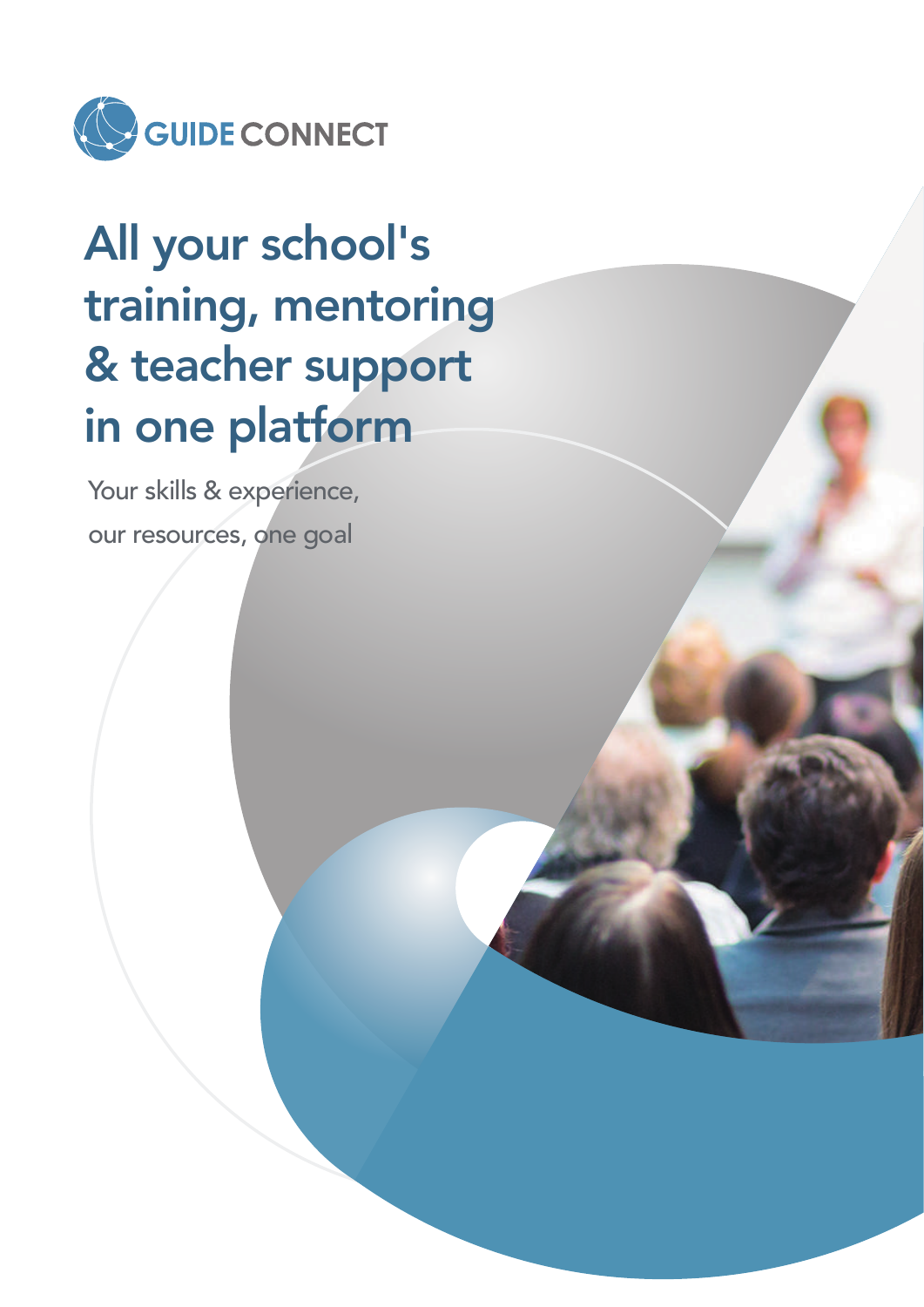

*"This software and training resources have allowed us to prepare and enact our full training vision for all the schools in our trust."*

Ben Davies, Executive Headteacher, St Martins Multi Academy Trust

# Your tailored content

#### You are your school's teaching experts.

You know what training is needed in your school. Guide Connect allows you to turn all your powerpoints into instant video, covering all your training and development needs for your teachers and support staff. Use our platform to create training videos instantly.

On any device, schools and colleges use our system to:

- Record your screen and annotate as needed
- **•** Upload a PowerPoint and **add audio**
- Share best practice and feedback
- **Invite teachers to share lessons sections for** remote feedback

Create your own learning material alongside our content library to perfect context-based training in your school.

### Find out more>



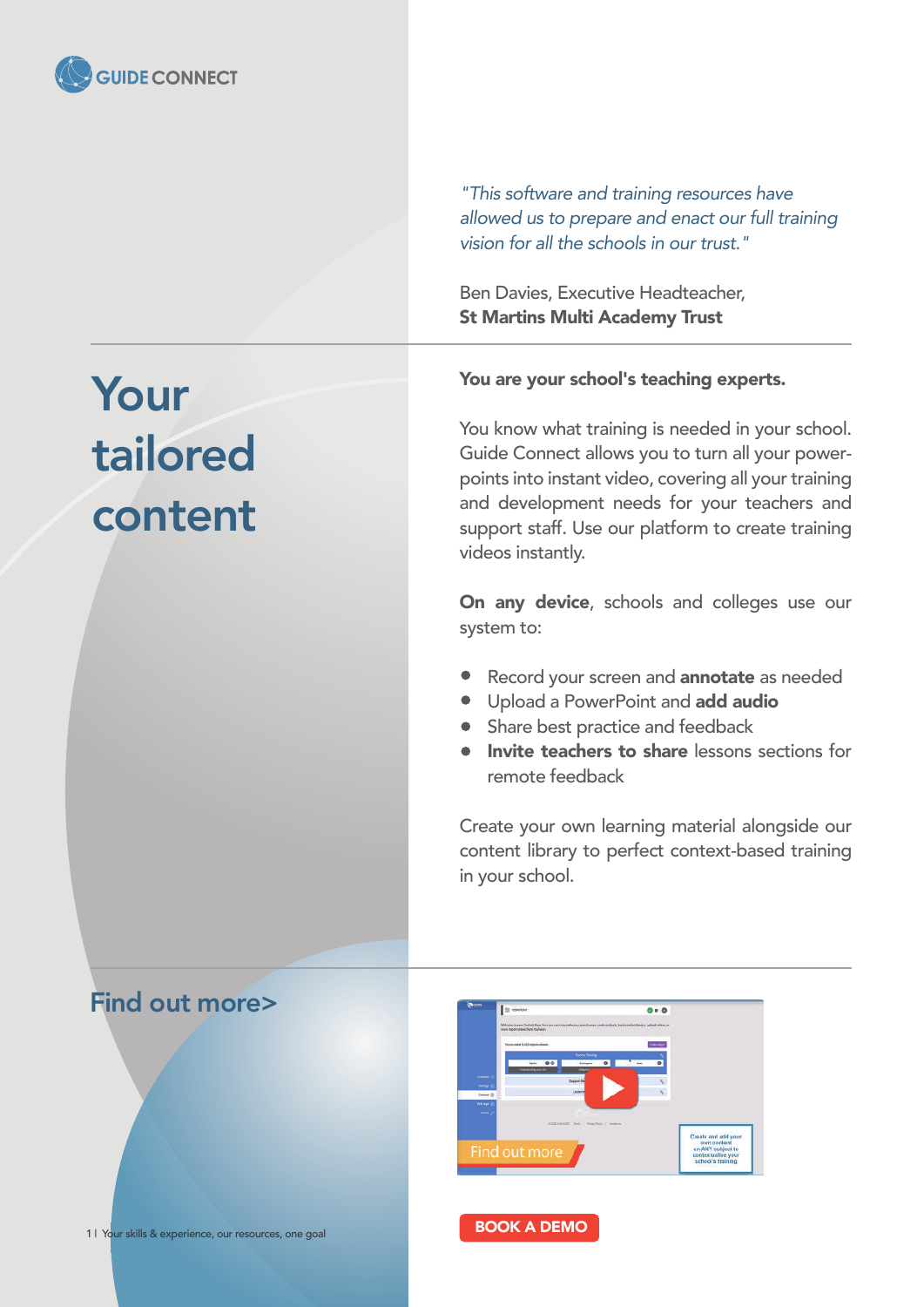

*"Teachers in our schools complete Guide CPD and training. The breadth of courses is perfect and the support exceptional."*

David Silvester, CEO, James Montgomery Academy Trust

From the first day in school to senior leadership training.

Our 3000 expert, high-quality videos are split over 35 courses to give all your staff the broad support they need in any given stage of career development. Our system covers all the core elements of training, plus:

- $\bullet$ True **interactive** questions that can also be tailored
- **Answer support and sharing for private** groups
- Multiple ways to demonstrate understanding
- **Custom** content for different groups

For learning transformations to occur you need to see your learners putting your teaching into action; set them the task of recording themselves using what you've taught.

Remember, going forward it isn't just about offering courses and leaving them high and dry. The learning journey has only just begun.



# **Our** expert library

### View our courses >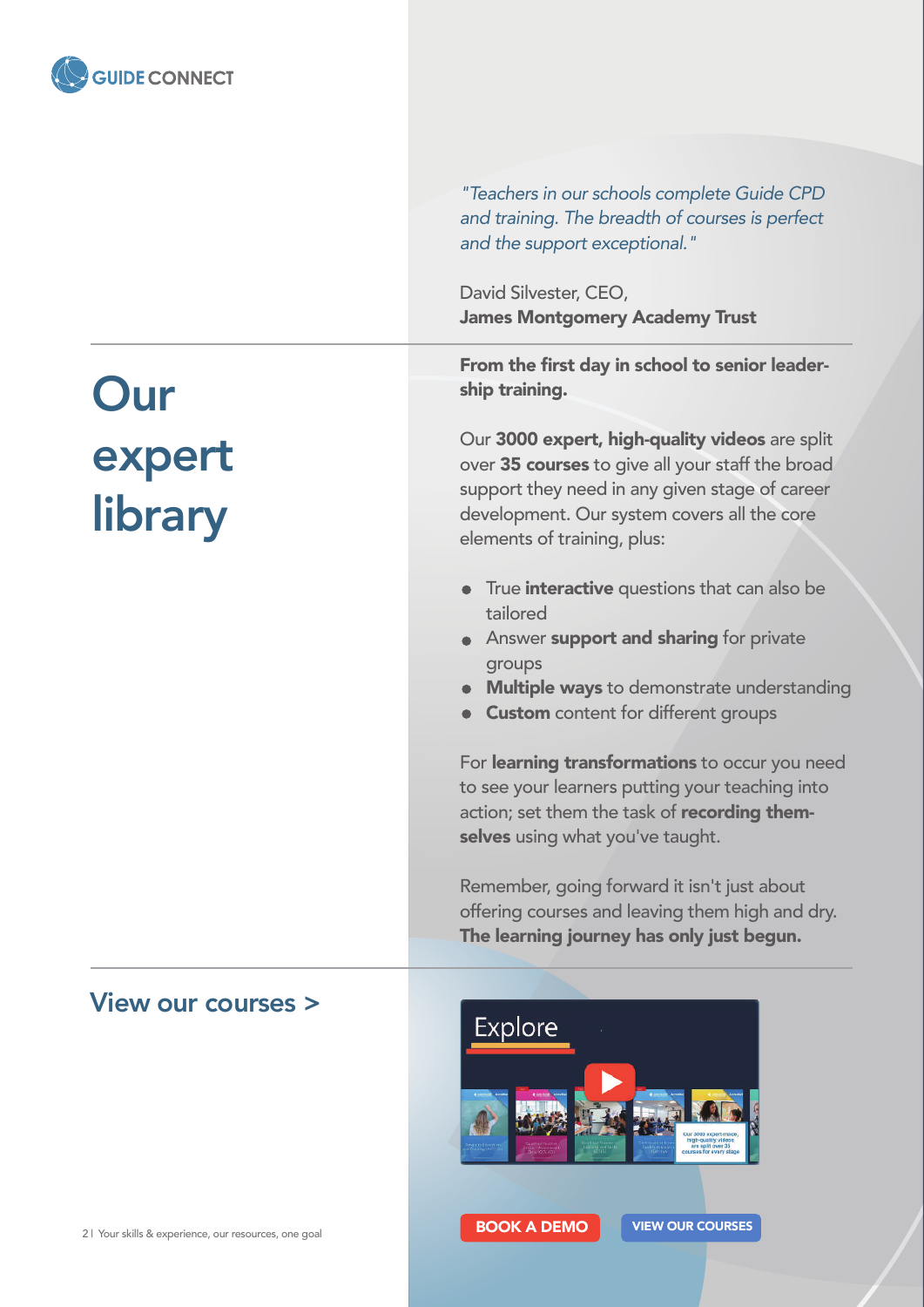

*"Within hours of meeting staff in my new school I was able to personalise each of their learning pathways through Guide."*

Karen Smith, Headteacher, Ferham Primary School

## **Assess** & support

#### Now you make the difference.

Developing teachers, who trust you as school leaders, rely on you, now need you to offer a specific and tailored reflection from you on their video uploads.

You've been offering advice face to face for years, but now you can give much more precise and detailed commentary, exactly where it's needed, far quicker and more succinctly than ever

- Add detailed **feedback in-video**
- **•** Leave supportive commentary
- **Track** learning increments

Our software prompts you to leave feedback within 72 hours. How much feedback you've left for each teacher you're supporting will be tracked so you can allocate your time and prioritise with ease.



### Learn more >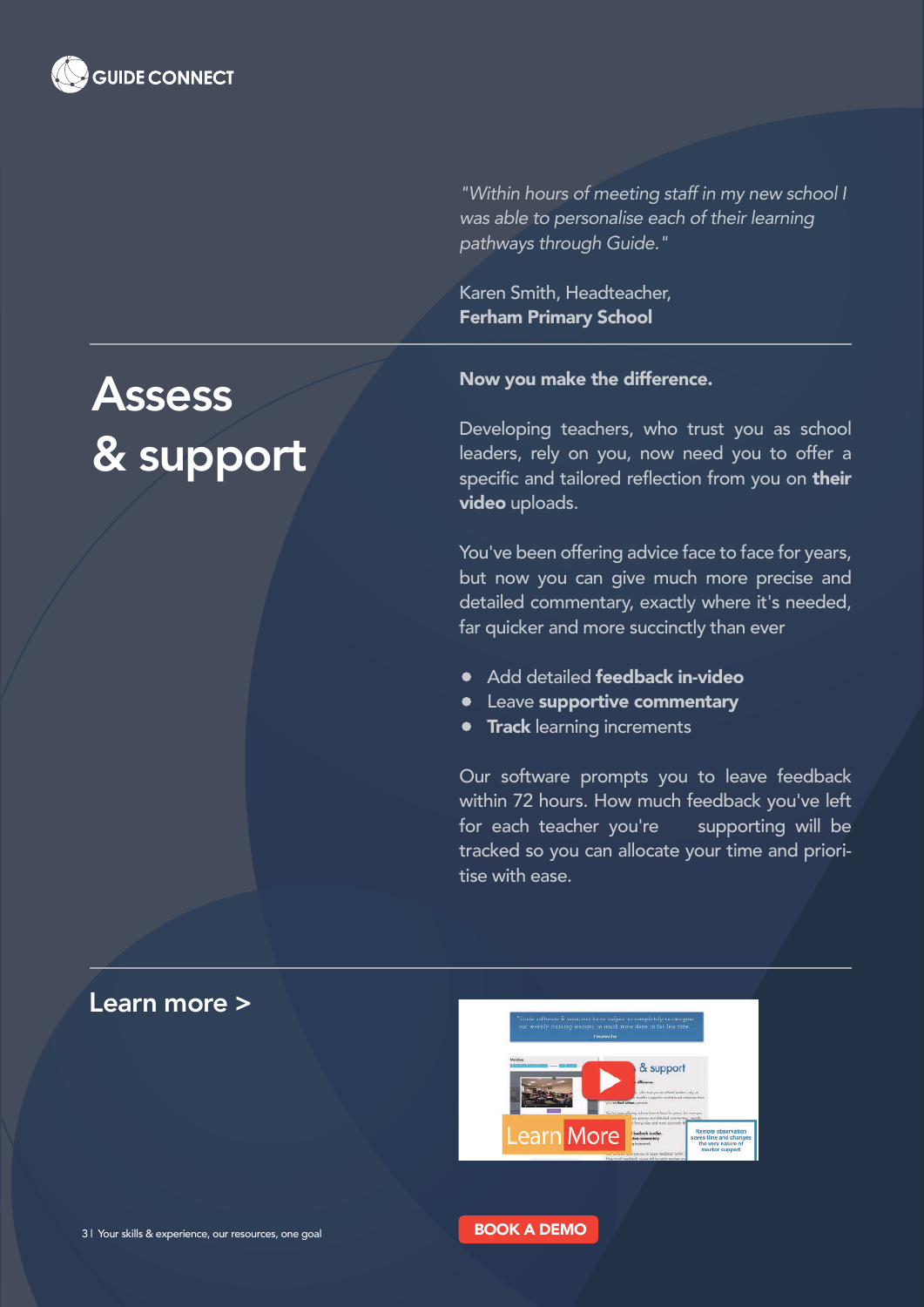

*"The video feedback tools allowed my mentor to give me great, detailed advice. I could actually see how and where to improve!"*

Sandra Anikpe, QTS Candidate

# Your community

#### Collaboration and swarming.

You don't have to be the only teacher on your course. You can invite colleagues you trust to assist in giving feedback.

You can also allow learners to **learn from other** learners by allowing them to access other learners' answers and their feedback.

- **Create swarm response groups**
- Add forums to each learning section
- **Track** learning increments  $\bullet$

There are so many ways Guide Connect can support learners that will help them and provide them with a learning trail other users can benefit from.

### How it works >



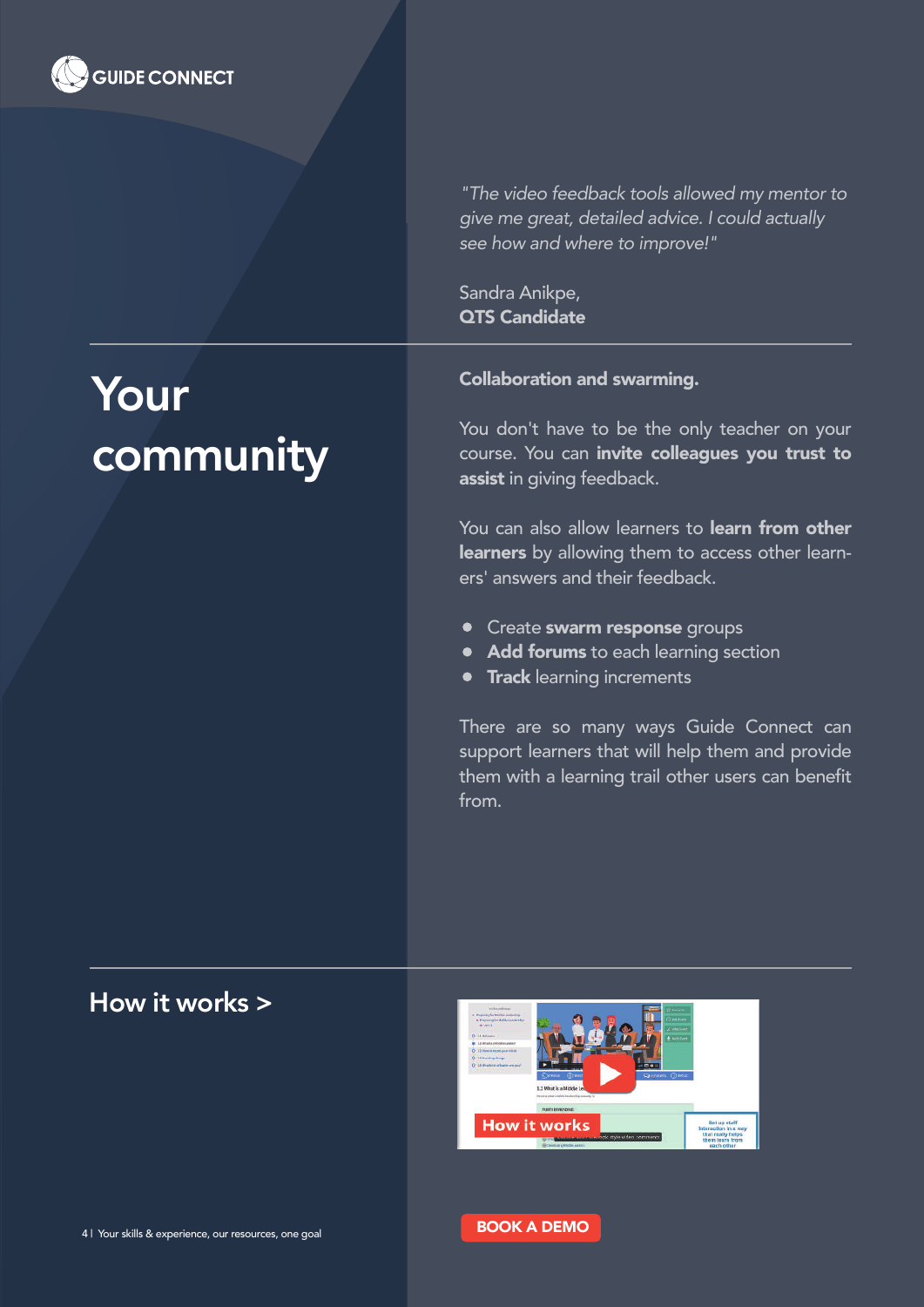

*"The Guide system has allowed our staff to complete qualifications in a third of the time we previously did."*

Dr Ian Baird, Educational Training Lead, ADVETI

## They qualify

Only pay for qualifications after they've been completed.

As leaders, we've been there; you purchase courses for staff who are unable to complete them. Precious finances are wasted. You want to give each member of staff the support and opportunity, with one eye on your training budget.

All qualifications and professional awards are included in our library. Staff can work on them over any time period at no extra charge. When all assessment criteria is complete, your senior leadership team is satisfied they have met the objectives, then you pay a small accreditation fee, making it official.

Qualifications we offer include:

- **QTS** (AO) Qualified Teacher Status (Assessment Only)
- **HLTA Higher Level Teaching** Assistant (Level 4)
- **AET** Award in Education and Training (Level 3)